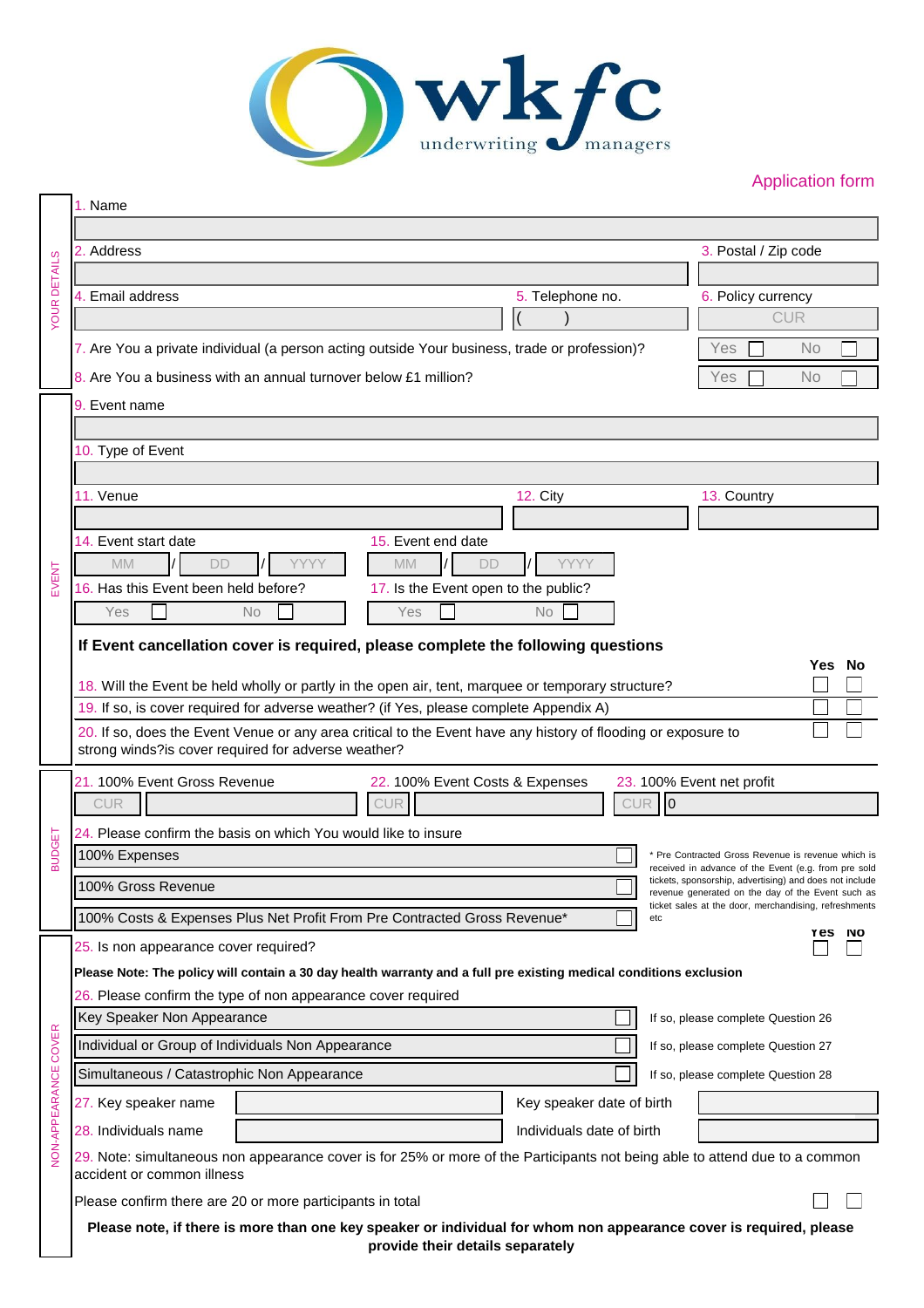

### Application form

#### **Please complete the following questions in all instances**

45. If any claims for personal injury or damage to property by third parties or employees have been made against You in the past 5 years, please provide details

| Ò٥<br>GENEI |                                                                                                                                                                                                |  |
|-------------|------------------------------------------------------------------------------------------------------------------------------------------------------------------------------------------------|--|
|             | 46. Will all contractual arrangements necessary for the successful fulfilment of the Event be made and confirmed in<br>writing in a prudent and timely manner prior to the start of the Event? |  |
|             | 47. Has any Event to be insured had any incidents that could have resulted or did result in a loss which would<br>have been covered under this Insurance during the past three years?          |  |
|             | 49. Are You aware of any matter, fact, circumstance or incident, existing or threatened, that could possibly affect<br>any Event and might result in a claim under the proposed Insurance?     |  |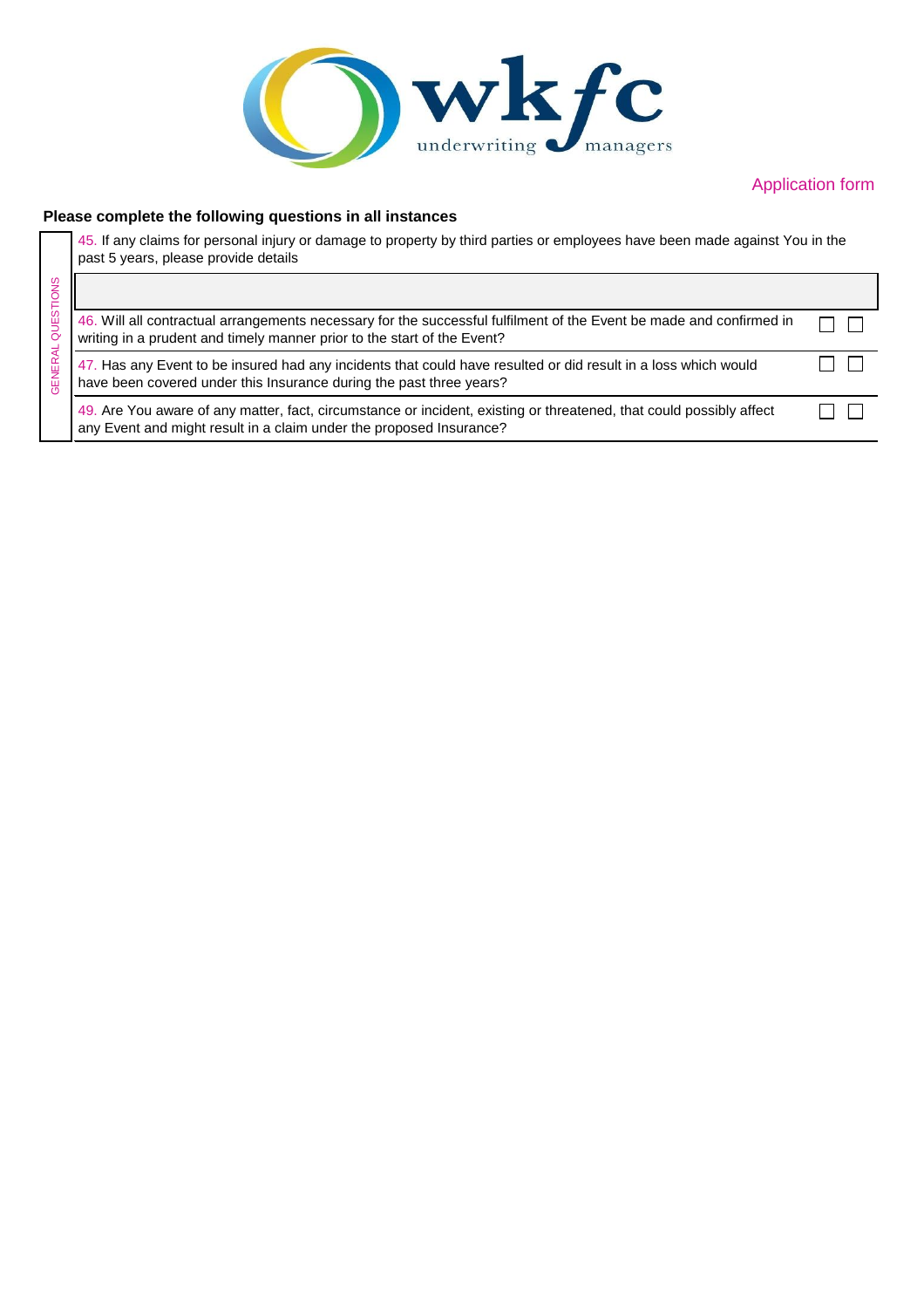

## Application form

|                         |                                                                                                                                                                                                                                                                                                                     | Any terms provided by Us as a result of non binding indication and any supporting information will be subject to:                                                                                                                                                                                                                                                      |  |  |  |  |
|-------------------------|---------------------------------------------------------------------------------------------------------------------------------------------------------------------------------------------------------------------------------------------------------------------------------------------------------------------|------------------------------------------------------------------------------------------------------------------------------------------------------------------------------------------------------------------------------------------------------------------------------------------------------------------------------------------------------------------------|--|--|--|--|
|                         |                                                                                                                                                                                                                                                                                                                     | Final acceptance by You and then Us prior to the quote expiry date shown in the non binding indication, after which the resulting insurance<br>cannot be cancelled.                                                                                                                                                                                                    |  |  |  |  |
|                         | 2                                                                                                                                                                                                                                                                                                                   | You undertaking to advise Us of any change in the supporting information or additional information that should be supplied to make this non<br>binding indication current, occurring prior to the inception date of any insurance subsequently issued.                                                                                                                 |  |  |  |  |
|                         | 3                                                                                                                                                                                                                                                                                                                   | Final acceptance by You and then Us prior to the quote expiry date shown in the non binding indication, after which the resulting insurance<br>cannot be cancelled.                                                                                                                                                                                                    |  |  |  |  |
|                         |                                                                                                                                                                                                                                                                                                                     | You having declared all material facts likely to influence a reasonable Underwriter in determining:                                                                                                                                                                                                                                                                    |  |  |  |  |
|                         |                                                                                                                                                                                                                                                                                                                     | whether or not to accept the risk,<br>a)                                                                                                                                                                                                                                                                                                                               |  |  |  |  |
|                         |                                                                                                                                                                                                                                                                                                                     | the premium<br>b)                                                                                                                                                                                                                                                                                                                                                      |  |  |  |  |
|                         |                                                                                                                                                                                                                                                                                                                     | the terms, conditions, exclusions and limitations<br>C)                                                                                                                                                                                                                                                                                                                |  |  |  |  |
| CONDITIONS OF QUOTATION | 5                                                                                                                                                                                                                                                                                                                   | You, if acting on behalf of others, being deemed to have obtained and declared all the information provided after making enquiry of each of<br>them                                                                                                                                                                                                                    |  |  |  |  |
|                         |                                                                                                                                                                                                                                                                                                                     | a) any intermediary (ies) acting on behalf of any parties referred to in $4(a)$ , being deemed to have obtained and declared all the information<br>provided after making inquiry of the party(ies) for whom they act                                                                                                                                                  |  |  |  |  |
|                         |                                                                                                                                                                                                                                                                                                                     | b) You accepting the quotation doing so on behalf of all others and accepting responsibility for payment of the premium as detailed in 7<br>below                                                                                                                                                                                                                      |  |  |  |  |
|                         | You undertaking that no other insurance has been purchased on this specific risk and none shall be without Our prior written approval; in the<br>6<br>event of such approval being given, the terms, conditions, exclusions, limitations and premium set out in any non binding indication may be<br>amended by Us. |                                                                                                                                                                                                                                                                                                                                                                        |  |  |  |  |
|                         |                                                                                                                                                                                                                                                                                                                     | 7 You paying the premium with acceptance of the non binding indication. If (in accordance with 1 and 3 above) We do not accept the risk, the<br>premium will be returned.                                                                                                                                                                                              |  |  |  |  |
|                         |                                                                                                                                                                                                                                                                                                                     |                                                                                                                                                                                                                                                                                                                                                                        |  |  |  |  |
| <b>DECLARATION</b>      |                                                                                                                                                                                                                                                                                                                     | To the best of Your knowledge and belief and having diligently made all necessary inquiries the information provided in connection with this<br>proposal, whether in Your own hand or not, is true and You have not withheld any material facts. You understand that non-disclosure or<br>misrepresentation of a *material fact will entitle Us to void the Insurance. |  |  |  |  |
|                         | NOTE: * A material fact is one likely to influence acceptance or assessment of this Proposal by Us: if You are in any doubt as to what<br>constitutes a material fact You should consult your Broker.                                                                                                               |                                                                                                                                                                                                                                                                                                                                                                        |  |  |  |  |
|                         | It is understood that the signing of this Proposal does not bind You to complete or Us to accept this Insurance, but You agree that, should a<br>contract of insurance be concluded, this Proposal and any supporting information shall be incorporated into and form the basis of the contract.                    |                                                                                                                                                                                                                                                                                                                                                                        |  |  |  |  |
|                         |                                                                                                                                                                                                                                                                                                                     |                                                                                                                                                                                                                                                                                                                                                                        |  |  |  |  |
|                         |                                                                                                                                                                                                                                                                                                                     |                                                                                                                                                                                                                                                                                                                                                                        |  |  |  |  |
|                         | I/We declare that the information provided above and in all appending sections is true to the best of My/Our knowledge.                                                                                                                                                                                             |                                                                                                                                                                                                                                                                                                                                                                        |  |  |  |  |
|                         |                                                                                                                                                                                                                                                                                                                     | Signature<br>Date                                                                                                                                                                                                                                                                                                                                                      |  |  |  |  |
|                         |                                                                                                                                                                                                                                                                                                                     |                                                                                                                                                                                                                                                                                                                                                                        |  |  |  |  |
|                         |                                                                                                                                                                                                                                                                                                                     |                                                                                                                                                                                                                                                                                                                                                                        |  |  |  |  |
| <b>SIGNATURE</b>        |                                                                                                                                                                                                                                                                                                                     |                                                                                                                                                                                                                                                                                                                                                                        |  |  |  |  |
|                         |                                                                                                                                                                                                                                                                                                                     | Full name<br>Position held                                                                                                                                                                                                                                                                                                                                             |  |  |  |  |
|                         |                                                                                                                                                                                                                                                                                                                     |                                                                                                                                                                                                                                                                                                                                                                        |  |  |  |  |